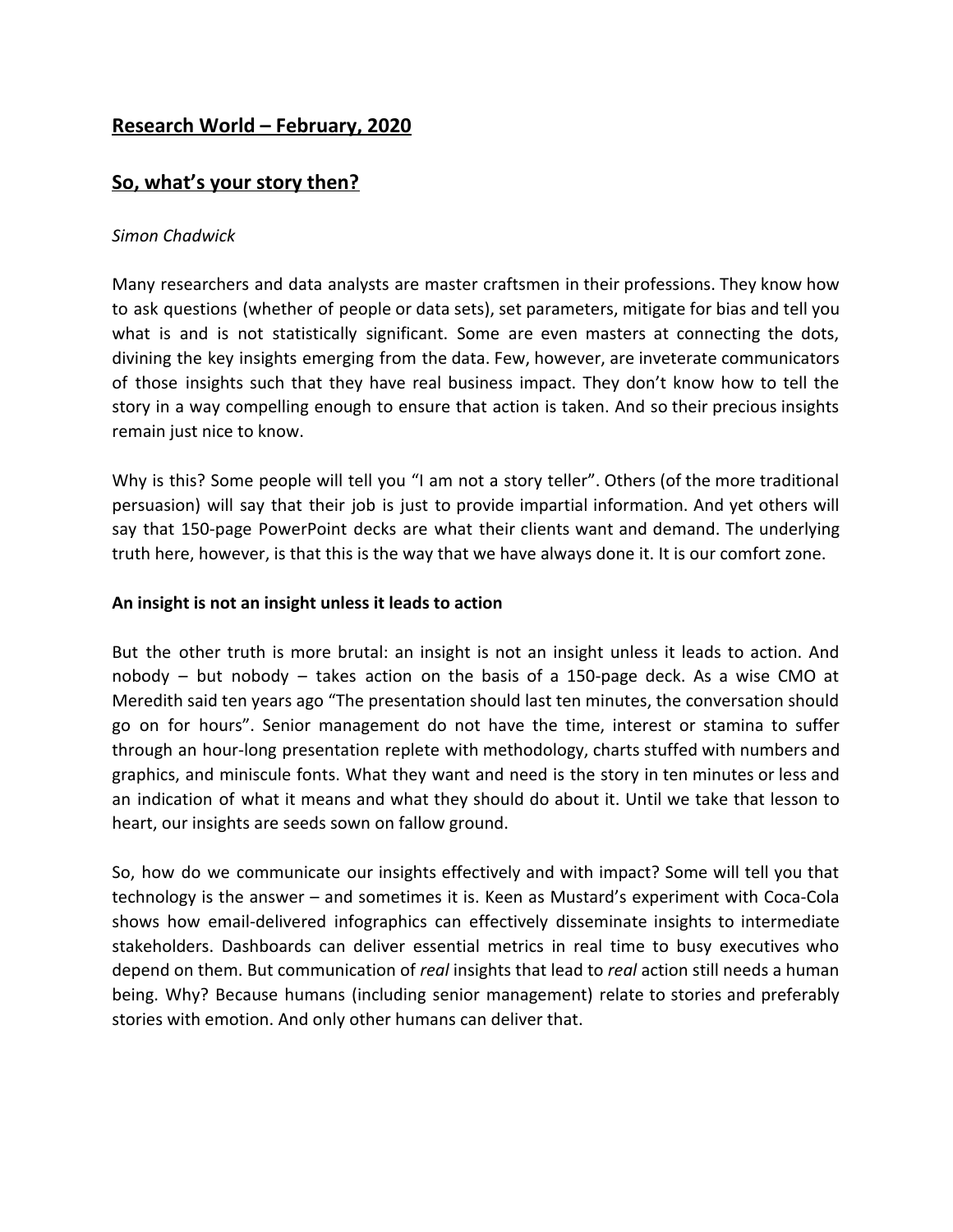### **Three things to know before you present**

So, for any humans out there looking to hone their story-telling skills and see their insights have real impact, here are a few tips for success.

### *Focus!*

Before you deliver any presentation, ask yourself these two simple questions:

- 1) What is the one impression that I want to leave behind?
- 2) What is the one thing that I want to have happen as a result of this presentation?

The one *impression* is the nub of the story that you want to stick in people's minds, the one thing they will talk about for days afterwards, the one learning that will live on. The one thing you want to have *happen* is the outcome that the story leads to, the action that will ultimately have positive impact. Everything else is surplus, even if it fascinates you or backs up previous research or confirms somebody's pet theory. It's the same idea as Michaelangelo put forward when asked how he could form such beautiful sculptures: "Every block of stone has a statue inside it and it is the task of the **sculptor** to discover it." You are the sculptor and the data is your block of stone.

#### *Use emotion!*

Human beings (unless they are sociopaths) respond to emotion. It is no coincidence that Shakespeare's plays are divided into tragedies and comedies, or that his poetry consists mainly of love sonnets. Or that JFK said of Churchill , "He mobilized the English language and sent it into battle", meaning that he used emotion to stir the nation into resistance. Stories – all stories – use emotion to get their message across. Very often, the best stories will start off on the dark side, painting a picture that is threatening or problematic. They will then build the tension that results from that start until they then *relieve* that tension with a solution. The best thriller writers do this to you again and again, taking you on an emotional roller-coaster ride. While I don't recommend doing this with your CEO, a little bit of darkness, tension and relief can engage his or her emotions and make them *involved* in what you are saying.

So, don't be afraid to use these techniques when building your ten-minute presentation. Or perhaps it's better in a video? One research agency client of mine is masterful at building 3-minute movies for the C-Suite using exactly this technique – with spectacular results.

*Who's the audience? And who are you?*